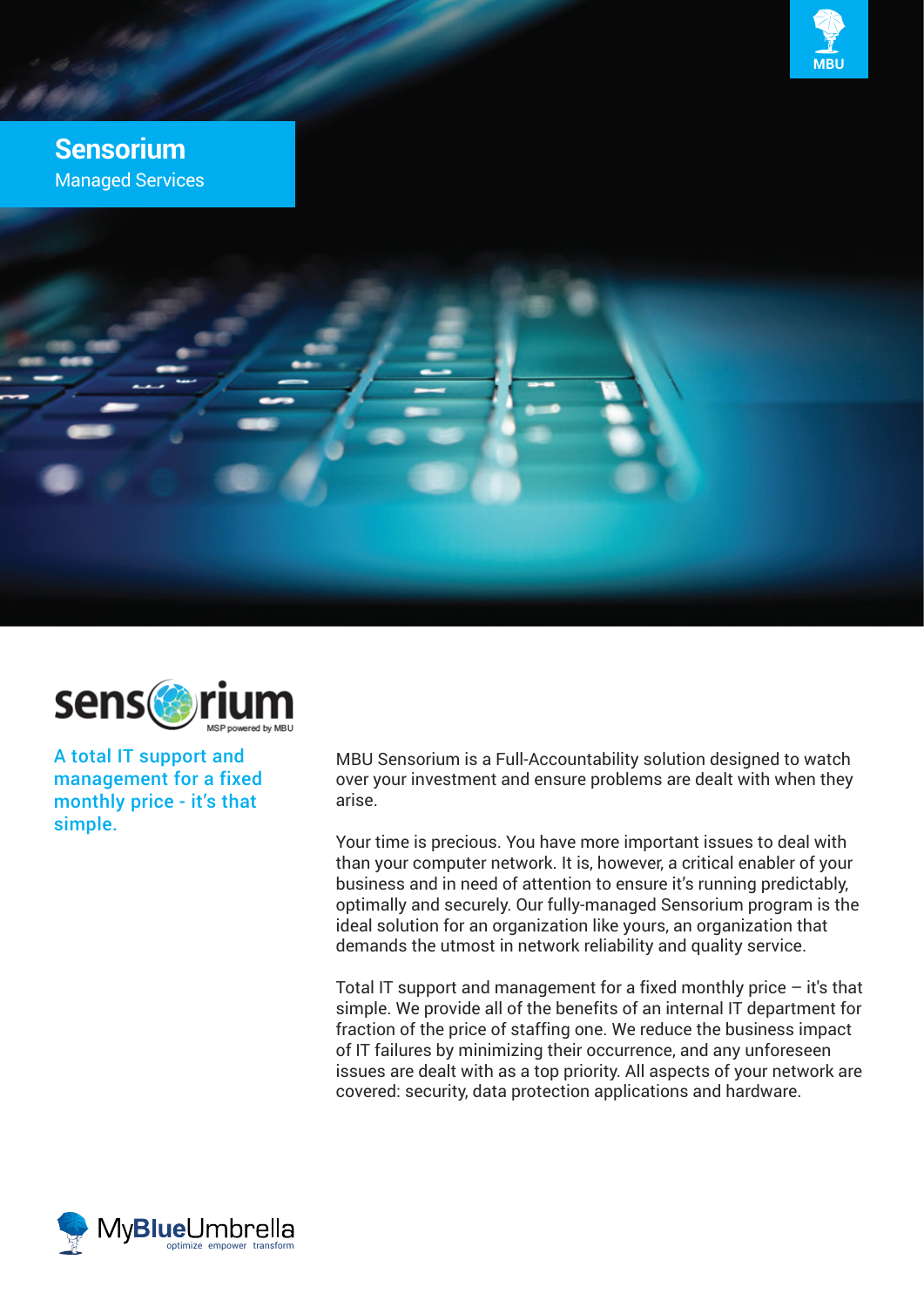

Our comprehensive approach means we are your IT department. By optimizing your network's performance it will work at the peak efficiency and reliability levels that your business demands, allowing you to focus on running your business, not your network. Security, networking, data protection and user support – we handle it all for a single, predictable price.

## **Sensorium/ How it works:**

A small software agent is run on your local server to monitor your infrastructure — including servers, workstations, and basic networking — and report any failures it detects to you, as well as to our MBU Sensorium team.

On receiving these warnings, our team springs into action and performs remote repairs and maintenance as required to resolve the issue. Should your users run into issues that aren't detected by our agent, our team offers unlimited remote support to resolve them. And in situations where remote support is impossible, a technician is dispatched to your site at no additional charge to perform a service call on your equipment.

With Sensorium, your hardware is covered by our complete monitoring and repair service, allowing you to rest knowing that any issues are being resolved, and technicians will be dispatched as needed.

## **Sensorium/Benefits:**

### **Physical Server - Per Unit Virtual Server - Per Unit**

- Advanced Performance Monitoring
- Remote Automated OS Patch Management
- Remote Automated 3rd Party Patch Management
- Remote Automated Scheduled Preventative Maintenance
- License & Asset Management
- Anti-Virus Monitoring
- Integrated Anti-Virus Management Option
- Remote Automated Configuration Management
- Real Time Server Optimization
- Manage Onsite Backup Deployment & Configuration
- Manage Onsite Backup Performance & Monitoring
- Manage Onsite Backup Software Updates
- Scheduled Onsite Backup Jobs
- Unlimited Remote, Onsite Support as determined by MBU

### **Baseline Security – Server**

- A.I based AV w Pro-active Monitoring 24/7/365
- SandBlast Agent (Threat Prevention, Anti-ransom, Forensics)
- Access/Data Security: Access Control, Secure Media & Documents
- Password Policy & Management
- $2FA$